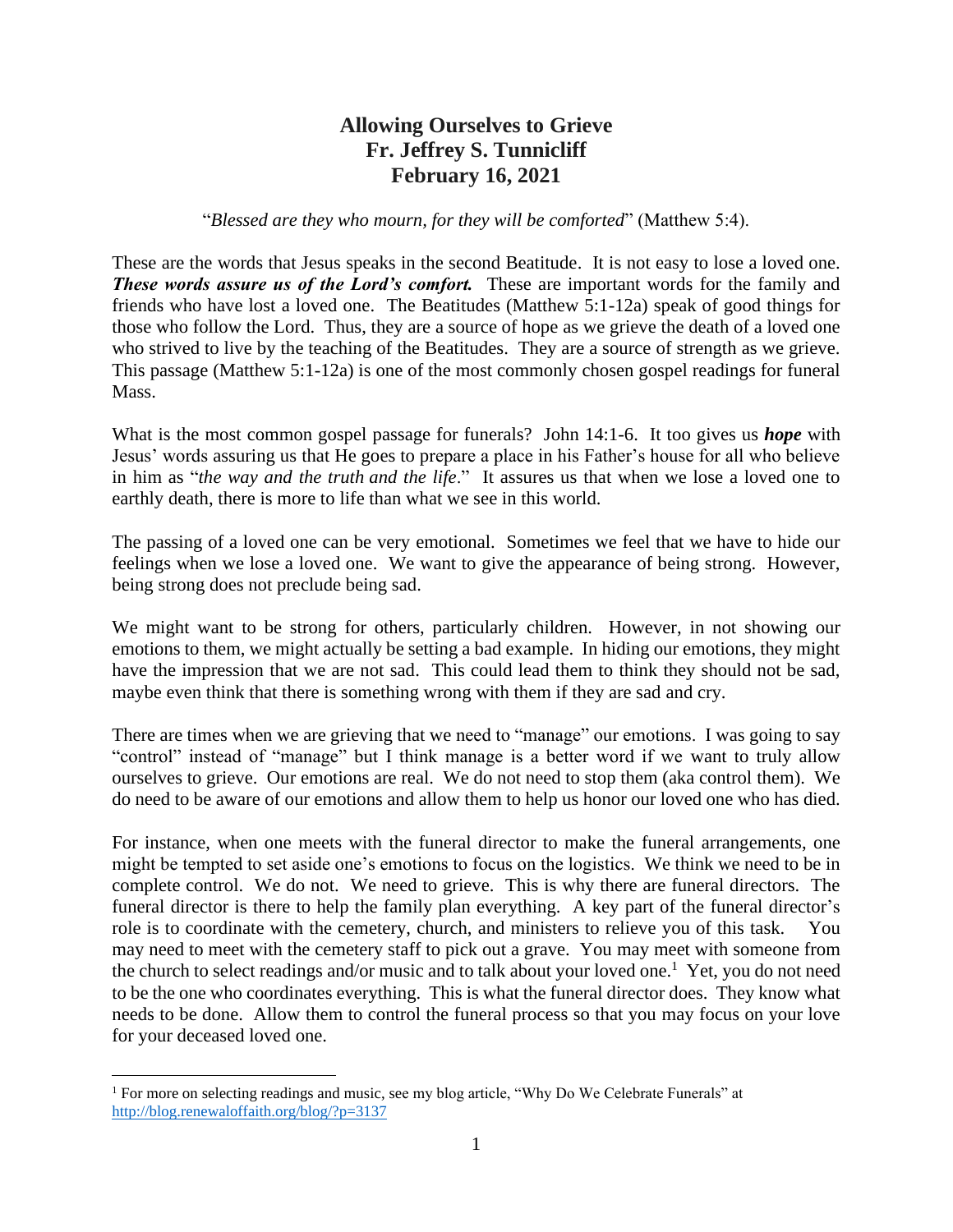It is a Corporal Work of Mercy to bury the dead (see Tobit 1:16-18). The body is not just an empty shell to be discarded after death. The body and soul were one in this world and will be again at the Resurrection. Even after death we treat the body with dignity.

We see importance of taking proper care of the body after death in the Stations of the Cross. The Stations are the story of Jesus' Passion, the suffering He went through for us in his final hours. His suffering culminates in his Crucifixion, his death on the Cross as He freely gives his life for our sins. *Thank you Jesus!*His death is the Twelfth Station. However, there are fourteen stations. The Thirteenth Station is Jesus taken down from the Cross. In the Fourteenth Station, Jesus is laid in the tomb.

They did not abandon Jesus' body at death. All four gospels tell the story of Jesus' Passion. All four gospels include Jesus being laid in the tomb (Matthew 27:57-61, Mark 15:42-47, Luke 23:50- 56, John 19:38-42). These passages speak of Jesus being wrapped in a linen cloth, anointed with  $oils<sup>2</sup>$ , and being laid in the tomb. These were the funeral customs of the time. This is the way they fulfilled the Corporal Work of Mercy to bury the dead. It is not simply a physical act of "disposing of the body." It is a ritual act of mourning.

I have been using both the word "grieving" and the word "mourning." The two are intimately connected. In his book, *Here on the Way to There: A Catholic Perspective on Dying and What Follows<sup>3</sup>* , Monsignor Shannon writes, "There is a difference between grief and mourning. Grief refers to the inner feelings and emotions evoked by the loss of a loved one. Mourning is grief's external expression." He goes on to say, "Mourning may be thought of as all the actions and rituals we use to give external expression to our grief."<sup>4</sup>

For the Jews of Jesus' day, the actions and rituals included the linen cloth, anointing, and laying the body in the tomb. For us today, our mourning rituals *normally* include calling hours, a funeral service (normally a Mass in church for Catholics), burial, and often a gathering after the burial.<sup>5</sup> It is our custom to include prayer in the service/Mass and burial (The calling hours may also include a short prayer service). This is in keeping with the Spiritual Work of Mercy to pray for the living and the dead.<sup>6</sup>

These customs are designed to help us grieve, to grieve *with* hope. The calling hours can be important time to realize we do not have to grieve alone. Just as the widow who lost her only son

<sup>2</sup> This is an anointing after death. It is not the *same* anointing we offer in the Sacrament of the Anointing of the Sick before a person dies.

<sup>3</sup> Shannon, Rev. Msgr. William H. Shannon, *Here on the Way to There: A Catholic Perspective on Dying and What Follows*. Cincinnati: St. Anthony Messenger Press. 2005. 86.

<sup>4</sup> Shannon, 88.

<sup>&</sup>lt;sup>5</sup> I said *normally* include. There may be circumstances that dictate otherwise. Currently, the precautions against the Coronavirus restrict large gatherings. So, the calling hours and/or a reception are often eliminated. In some cases, the entire funeral customs are being delayed months. In other cases, apart from the Coronavirus, calling hours are not done because our deceased loved one is predeceased by most of their family and friends so it may not seem necessary to include these. In other cases, when the deceased or their loved ones are not religious, funeral services centered on prayer are omitted. We can still offer our private prayers for them.

<sup>&</sup>lt;sup>6</sup> For more on praying for the dead, see my homily from an annual Mass of Remembrance in November given in November of 2019 at St. Luke the Evangelist Parish at [http://blog.renewaloffaith.org/blog/?p=3021.](http://blog.renewaloffaith.org/blog/?p=3021)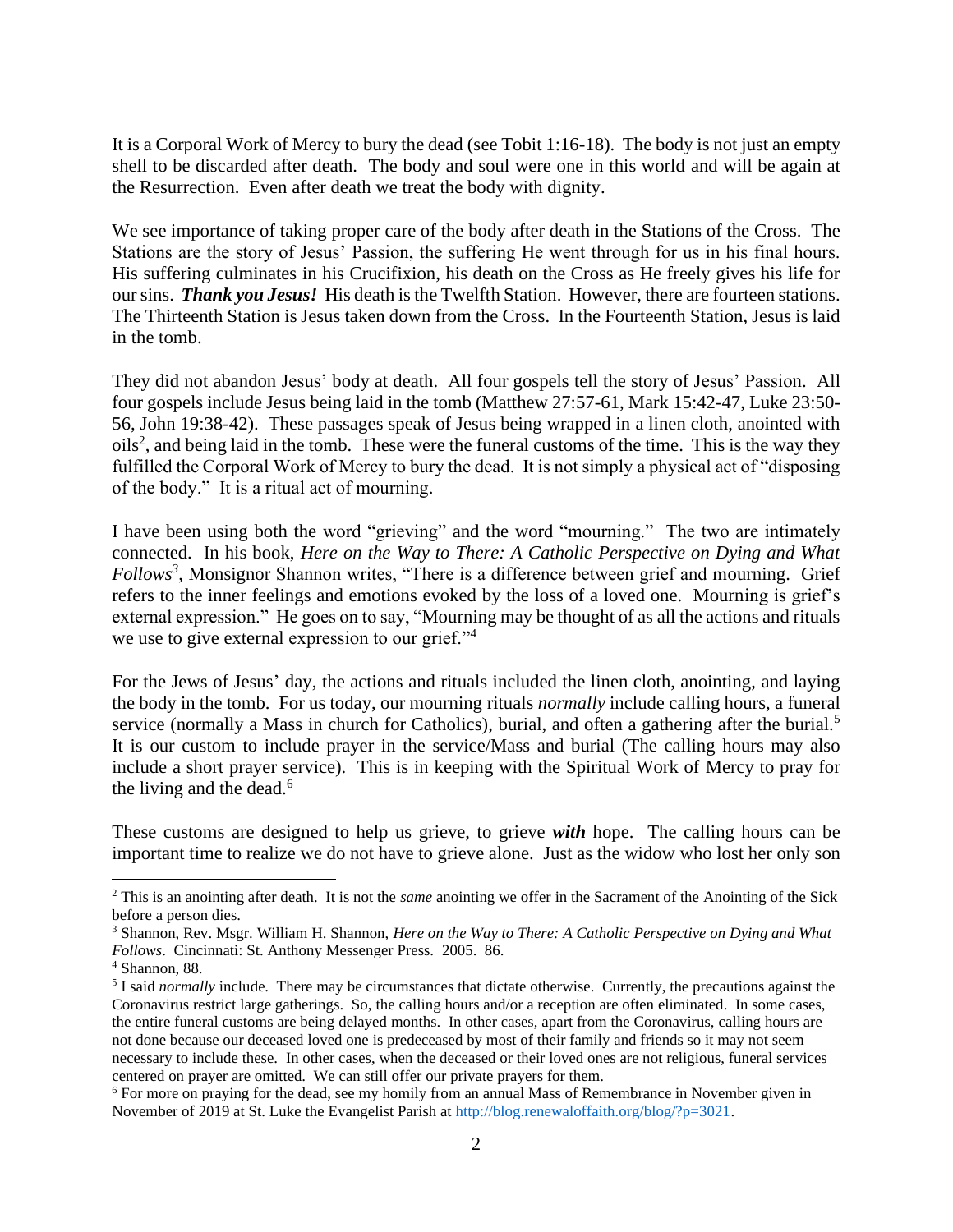was joined by a large group (Luke 7:11-17), we are supported by the compassion of others who come to express their sympathy for our loss. Those who join us at the calling hours and/or funeral service share in the Spiritual Work of Mercy to pray for the living and the dead as they pray for us (the living) and for our deceased loved one.<sup>7</sup>

The gathering together in prayer with readings from scripture and recalling the Resurrection remind us that in death we are consoled "by the promise of immortality to come" and that "life is changed, not ended" in death (Preface I for the Dead at Mass).

These funeral customs are important instruments to help us find closure with our loved one's death. We each grieve differently and at different rates. There is no correct length of time for grieving. When earthly death is known to be approaching because of serious illness or old age, the grieving may begin before death. In such cases, we might think this eliminates grieving after death. I know from my own experience of my mother's passing, it does not. She suffered for several years with emphysema and COPD. So, I knew death would be coming. Then, she was diagnosed with lung cancer so death became imminent. I was grieving the illnesses and the anticipated loss. I still grieved more after her death. This is normal. After death, there is no defined length of time for grieving (Monsignor Shannon does suggest one might seek help if grieving continues one year after the death of our loved one, 88).

The aforementioned book by Monsignor Shannon, *Here on the Way to There*, discusses dying as moving from "here" (life in this world) to "there" (the life to come.) Thus, it is not a book specifically on grieving. However, it does provide us valuable help in understanding grieving. I mentioned anticipatory grief <sup>8</sup> above. Monsignor Shannon writes

It is clear, then, that death and dying represent two different experiences; still we need to look at them in terms of continuity and discontinuity. There is continuity between dying and death because *our existence continues after death*. There is discontinuity, because *our existence after death is radically different from our existence before death*. Before death, our existence is mortal; after death it is immortal.<sup>9</sup>

I see our understanding of this concept as vital to truly allowing ourselves to grieve. We begin to grieve as the loss of our loved one approaches. We grieve after their death. We grieve knowing that their existence, *their life* did not end in earthly death but it is changed as they move through Purgatory to immortal life in the Kingdom of Heaven, in the place Jesus has prepared for them in his Father's house.<sup>10</sup>

Prior to Jesus' Crucifixion and Resurrection, earthly death was "*the veil that veils all peoples*" (see Isaiah 25:6a, 7-9, a good option for the Old Testament reading at the funeral). They saw death as

<sup>7</sup> For more on why we celebrate funerals, see my blog article, "Why Do We Celebrate Funerals" at <http://blog.renewaloffaith.org/blog/?p=3137> and my homily given on the 32<sup>nd</sup> Sunday in Ordinary Time on November 12, 2017 at<http://blog.renewaloffaith.org/blog/?p=2323> (this homily includes the current Catholic understanding of cremation. Other related materials can be found on my website at [http://www.renewaloffaith.org/funerals--mass-intentions--and-purgatory.html.](http://www.renewaloffaith.org/funerals--mass-intentions--and-purgatory.html)

<sup>&</sup>lt;sup>8</sup> Monsignor Shannon discusses anticipatory grief on pages 90-91.

<sup>9</sup> Shannon, *Here on the Way to There*, 18.

<sup>10</sup> John 14:1-6.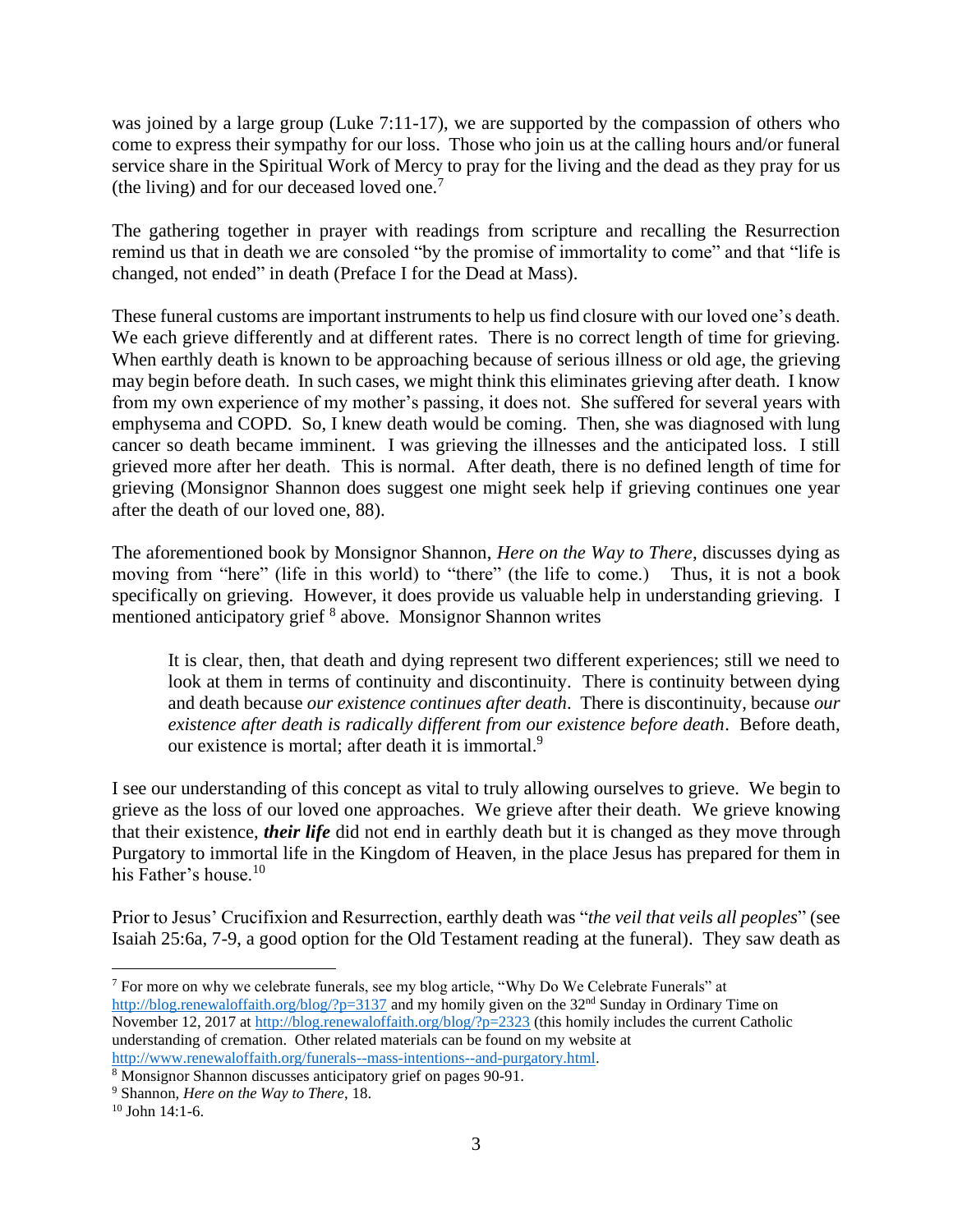an "end". This affected the way they looked at life in this world. Jesus' Crucifixion and Resurrection understood *together* shows us that God has power even over death. Our existence continues beyond earthly death. All who believe in Jesus as "*the way and the truth and the life*" (John 14:6) will spend eternity in Heaven. We thank Jesus for making this possible as He freely sacrificed his life for us on the Cross.

As I said above, we each grieve differently. There is no set way to grieve. To allow ourselves to grieve, it is helpful to understand how we might grieve. Monsignor Shannon gives us some guidance on understanding our grieving using Elisabeth Kubler-Ross's five psychological stages of the dying process as found in her book, *On Death and Dying* (1969).<sup>11</sup> It is essential to understand that she wrote these as stages of dying, not as grieving. Given that and the fact that we all deal with loss differently, both before death and after, all the stages may not apply in our grieving. To the extent they do apply, they may occur in different order. I would suggest that we also may grieve differently at different points in our lives for different people.

This being said, the five stages of dying are denial, anger, bargaining, depression, and acceptance.

## *Denial*

When we find out we (or someone we love) are dying, we may "deny" that this news is true. We might think the diagnosis must be wrong. In our grieving after the loss of a loved one, one might think "denial" of the loss is not possible when we see the body of our loved one. However, there may be times when the death is sudden. Perhaps our loved one dies in a tragic accident. Maybe they appear healthy but suffer a massive heart attack resulting in death. Maybe they were sick but we did not know it. In any of these cases, denial is possible, perhaps even likely. Even when the death was expected because of an illness, we might not want to accept it, thinking treatment was still possible. As I mentioned above, my mother was diagnosed with lung cancer. When she was diagnosed, the doctors immediately started talking about treatment. I assumed this meant they were hopeful about treatment. Six weeks later, she was dead. I do not think I *denied* she had passed but yet I did wonder what happened to the *human* hope of treatment. Our funeral customs help us to face the reality that our loved one has indeed passed from this world.

#### *Anger*

Anger may come in different ways. If our loved one died in an accident caused by another person, we might be angry with that person. If they died as the victim of a violent crime, we may likely have some anger towards the criminal.<sup>12</sup> If they die from illness, maybe there is some anger if we think more should have been done to treat them. As I write this, we are under Coronavirus restrictions. These restrictions have meant that some people have died without their loved ones at their side. This might result in some anger. No matter the circumstances of our loved one's death, we might be angry with God for allowing our loved one "to be taken from us." It can be important for us to acknowledge our anger. If you are angry with God, talk to him about it. God has big shoulders. We may not get an answer to why our loved one passed away but God will hold us in his arms if we let him.

<sup>11</sup> Shannon, *Here on the Way to There*, 12, 74, 86.

<sup>12</sup> If you continue to have such anger, you might view my video presentation, *Why Is It So Hard to Forgive Myself (and Others)?* a[t http://www.renewaloffaith.org/video---why-is-it-so-hard-to-forgive.html.](http://www.renewaloffaith.org/video---why-is-it-so-hard-to-forgive.html)